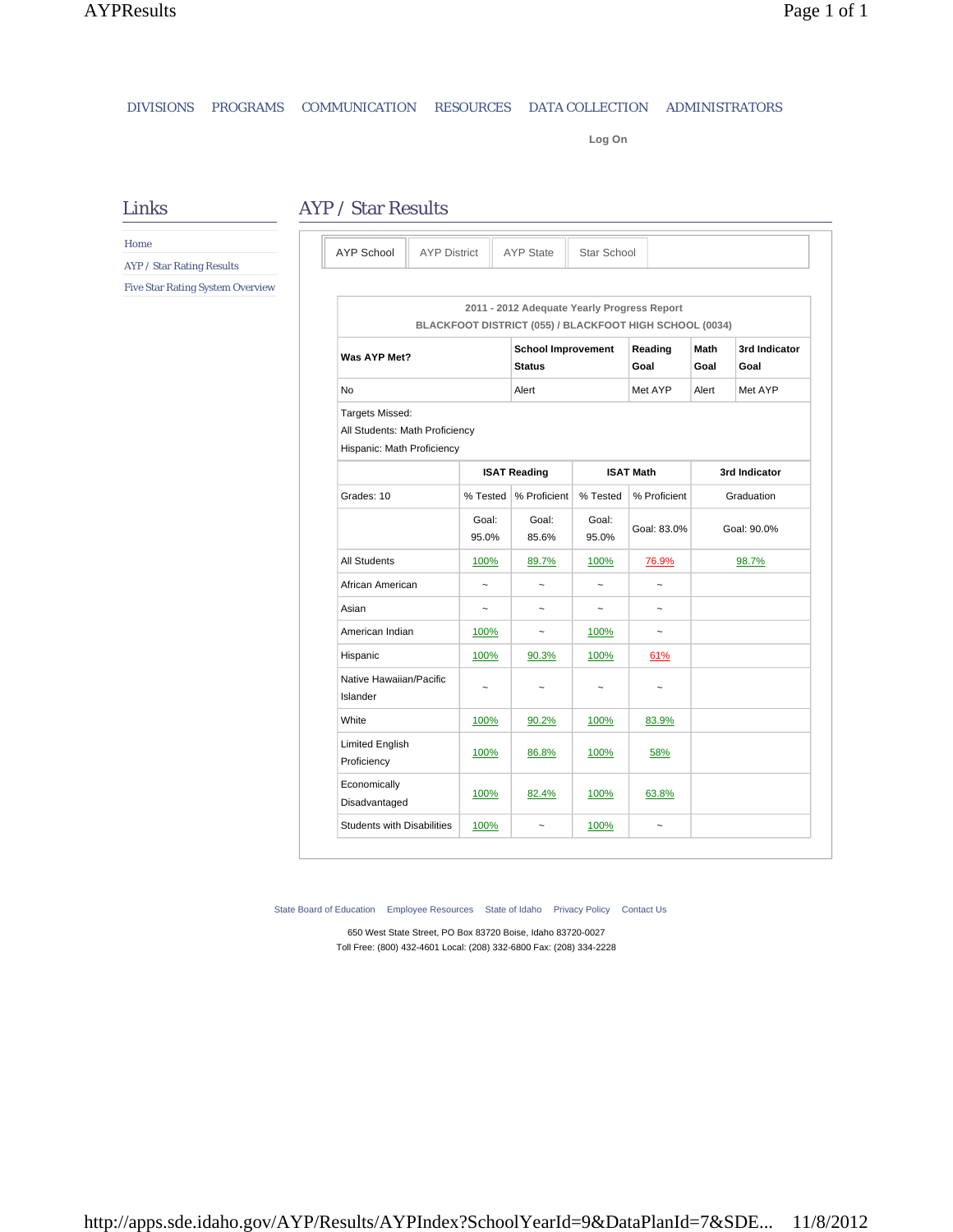Links

DIVISIONS PROGRAMS COMMUNICATION RESOURCES DATA COLLECTION ADMINISTRATORS

**Log On**

## AYP / Star Results

Home AYP / Star Rating Results Five Star Rating System Overview

| AYP School           | <b>AYP District</b>                              | AYP State                                            | Star School |                                                                                            |                      |                                 |                        |                        |                    |
|----------------------|--------------------------------------------------|------------------------------------------------------|-------------|--------------------------------------------------------------------------------------------|----------------------|---------------------------------|------------------------|------------------------|--------------------|
|                      |                                                  |                                                      |             |                                                                                            |                      |                                 |                        |                        |                    |
|                      |                                                  |                                                      |             | 2011 - 2012 Star Rating Results<br>BLACKFOOT DISTRICT (055) / BLACKFOOT HIGH SCHOOL (0034) |                      |                                 |                        |                        |                    |
|                      | <b>OVERALL STAR RATING</b>                       |                                                      |             |                                                                                            |                      |                                 |                        |                        |                    |
|                      |                                                  |                                                      |             | 4 star                                                                                     |                      |                                 |                        |                        |                    |
|                      |                                                  |                                                      |             | 73 out of 100 points                                                                       |                      |                                 |                        |                        |                    |
| <b>ACHIEVEMENT</b>   |                                                  |                                                      |             |                                                                                            |                      |                                 |                        |                        |                    |
| <b>Content Area</b>  |                                                  | <b>Percent Proficient / Advanced</b>                 |             |                                                                                            | <b>Points Earned</b> |                                 |                        | <b>Points Eligible</b> |                    |
| <b>ISAT Reading</b>  |                                                  | 82.5%                                                |             |                                                                                            | 3                    |                                 |                        | 5                      |                    |
| <b>ISAT Math</b>     |                                                  | 65.4%                                                |             |                                                                                            | 3                    |                                 |                        | 5                      |                    |
| <b>ISAT Language</b> |                                                  | 76.6%                                                |             |                                                                                            | 3                    |                                 |                        | 5                      |                    |
|                      |                                                  | ** Calculated using average of last three years data |             |                                                                                            |                      |                                 |                        |                        |                    |
|                      |                                                  |                                                      |             | Percentage of points:<br>$9 / 15 = 60.0\%$                                                 |                      |                                 |                        |                        |                    |
|                      |                                                  |                                                      |             | Total points for this area:<br>12/20                                                       |                      |                                 |                        |                        |                    |
|                      | <b>GROWTH TO ACHIEVEMENT</b>                     |                                                      |             |                                                                                            |                      |                                 |                        |                        |                    |
| Content<br>Area      | <b>Median Student Growth</b><br>Percentile (SGP) |                                                      |             | <b>Median Student Adequate Growth</b><br>Percentile (AGP)                                  |                      | <b>Made Adequate</b><br>Growth? |                        | Points<br>Earned       | Points<br>Eligible |
| Reading              | 54.0                                             |                                                      | 5.0         |                                                                                            |                      | Yes                             |                        | $\overline{4}$         | 5                  |
| Math                 | 54.0                                             |                                                      | 31.0        |                                                                                            |                      | Yes                             |                        | 4                      | 5                  |
| Language             | 59.0                                             |                                                      | 21.0        |                                                                                            |                      |                                 | Yes                    |                        | 5                  |
|                      |                                                  |                                                      |             | Percentage of points:                                                                      |                      |                                 |                        |                        |                    |
|                      |                                                  |                                                      |             | $12/15 = 80.0\%$                                                                           |                      |                                 |                        |                        |                    |
|                      |                                                  |                                                      |             | Total points for this area:<br>24/30                                                       |                      |                                 |                        |                        |                    |
|                      |                                                  | GROWTH TO ACHIEVEMENT - AT RISK SUBGROUP             |             |                                                                                            |                      |                                 |                        |                        |                    |
| Content<br>Area      | <b>Median Student Growth</b><br>Percentile (SGP) |                                                      |             | <b>Median Student Adequate Growth</b><br>Percentile (AGP)                                  |                      | <b>Made Adequate</b><br>Growth? |                        | Points<br>Earned       | Points<br>Eligible |
| Reading              | 51.0                                             |                                                      | 12.0        |                                                                                            |                      | Yes                             |                        | 12                     | 20                 |
| Math                 | 51.0                                             |                                                      | 62.0        |                                                                                            |                      | No                              |                        | 12                     | 20                 |
| Language             | 59.0                                             |                                                      | 54.5        |                                                                                            |                      |                                 |                        | 16                     | 20                 |
|                      |                                                  |                                                      |             | Percentage of points:<br>$40/60 = 66.7%$                                                   |                      |                                 |                        |                        |                    |
|                      |                                                  |                                                      |             | Total points for this area:<br>13/20                                                       |                      |                                 |                        |                        |                    |
| POST SECONDARY       |                                                  |                                                      |             |                                                                                            |                      |                                 |                        |                        |                    |
| <b>Content Area</b>  |                                                  |                                                      |             | <b>Points Earned</b>                                                                       |                      |                                 | <b>Points Eligible</b> |                        |                    |
| Graduation           |                                                  |                                                      |             | 10                                                                                         |                      |                                 | 10                     |                        |                    |
| Advanced Opportunity |                                                  |                                                      |             | 3                                                                                          |                      |                                 | 5                      |                        |                    |
|                      | College Entrance Placement                       |                                                      | 3           |                                                                                            |                      | 5                               |                        |                        |                    |
|                      |                                                  |                                                      |             | Percentage of points:<br>$16 / 20 = 80.0\%$                                                |                      |                                 |                        |                        |                    |
|                      |                                                  |                                                      |             | Total points for this area:<br>24 / 30                                                     |                      |                                 |                        |                        |                    |
|                      |                                                  |                                                      |             | <b>PARTICIPATION</b>                                                                       |                      |                                 |                        |                        |                    |
|                      |                                                  |                                                      |             | Was participation met? Yes                                                                 |                      |                                 |                        |                        |                    |